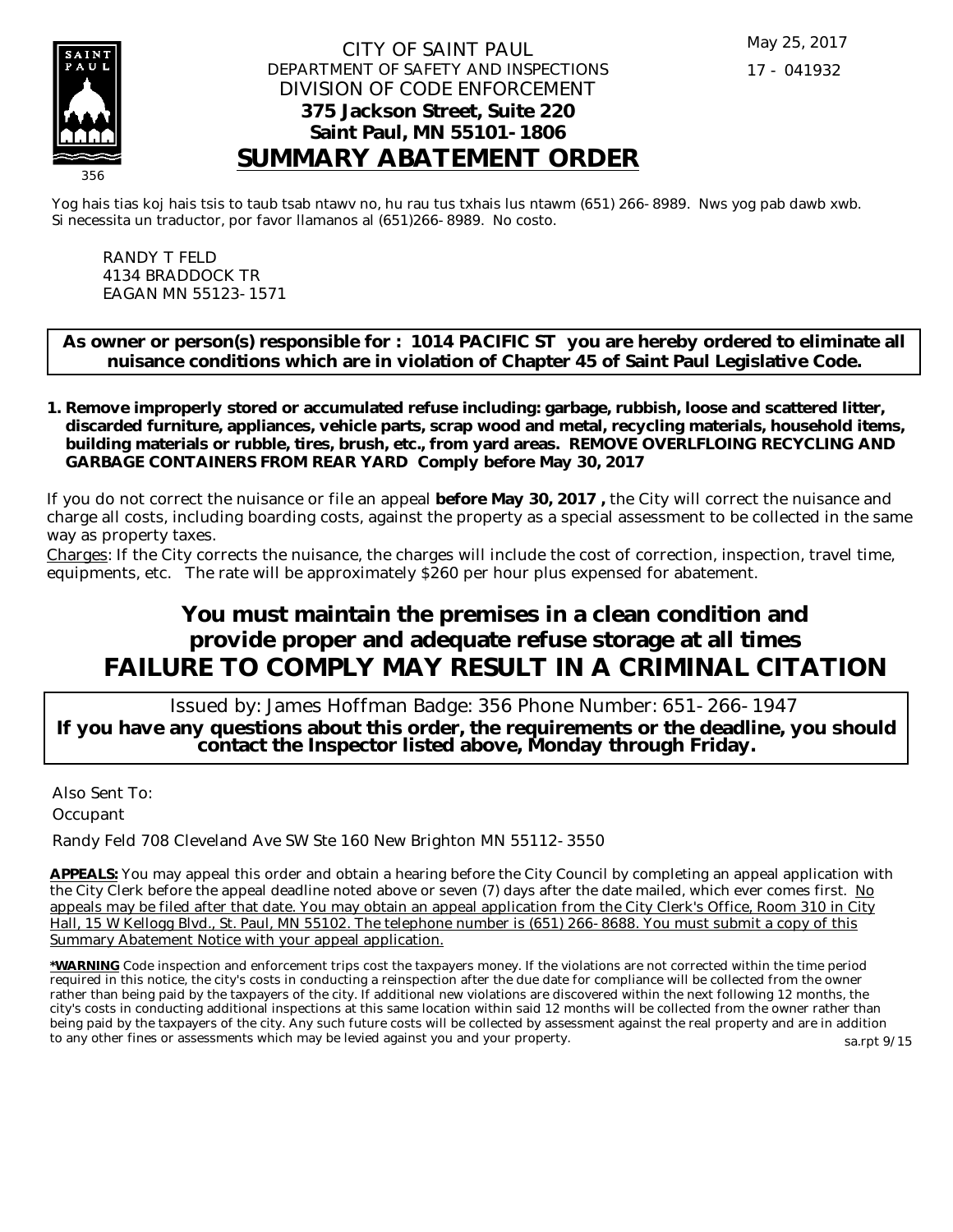

### CITY OF SAINT PAUL DEPARTMENT OF SAFETY AND INSPECTIONS DIVISION OF CODE ENFORCEMENT **375 Jackson Street, Suite 220 Saint Paul, MN 55101-1806 SUMMARY ABATEMENT ORDER**

Yog hais tias koj hais tsis to taub tsab ntawv no, hu rau tus txhais lus ntawm (651) 266-8989. Nws yog pab dawb xwb. Si necessita un traductor, por favor llamanos al (651)266-8989. No costo.

OCCUPANT 1014 PACIFIC ST ST PAUL MN 55106-6428

**As owner or person(s) responsible for : 1014 PACIFIC ST you are hereby ordered to eliminate all nuisance conditions which are in violation of Chapter 45 of Saint Paul Legislative Code.**

**Remove improperly stored or accumulated refuse including: garbage, rubbish, loose and scattered litter, 1. discarded furniture, appliances, vehicle parts, scrap wood and metal, recycling materials, household items, building materials or rubble, tires, brush, etc., from yard areas. REMOVE OVERLFLOING RECYCLING AND GARBAGE CONTAINERS FROM REAR YARD Comply before May 30, 2017**

If you do not correct the nuisance or file an appeal **before May 30, 2017 ,** the City will correct the nuisance and charge all costs, including boarding costs, against the property as a special assessment to be collected in the same way as property taxes.

Charges: If the City corrects the nuisance, the charges will include the cost of correction, inspection, travel time, equipments, etc. The rate will be approximately \$260 per hour plus expensed for abatement.

# **You must maintain the premises in a clean condition and provide proper and adequate refuse storage at all times FAILURE TO COMPLY MAY RESULT IN A CRIMINAL CITATION**

 Issued by: James Hoffman Badge: 356 Phone Number: 651-266-1947 **If you have any questions about this order, the requirements or the deadline, you should contact the Inspector listed above, Monday through Friday.**

Also Sent To:

Randy T Feld/Karen Feld 4134 Braddock Tr Eagan MN 55123-1571

Randy Feld 708 Cleveland Ave SW Ste 160 New Brighton MN 55112-3550

**APPEALS:** You may appeal this order and obtain a hearing before the City Council by completing an appeal application with the City Clerk before the appeal deadline noted above or seven (7) days after the date mailed, which ever comes first. No appeals may be filed after that date. You may obtain an appeal application from the City Clerk's Office, Room 310 in City Hall, 15 W Kellogg Blvd., St. Paul, MN 55102. The telephone number is (651) 266-8688. You must submit a copy of this Summary Abatement Notice with your appeal application.

**\*WARNING** Code inspection and enforcement trips cost the taxpayers money. If the violations are not corrected within the time period required in this notice, the city's costs in conducting a reinspection after the due date for compliance will be collected from the owner rather than being paid by the taxpayers of the city. If additional new violations are discovered within the next following 12 months, the city's costs in conducting additional inspections at this same location within said 12 months will be collected from the owner rather than being paid by the taxpayers of the city. Any such future costs will be collected by assessment against the real property and are in addition to any other fines or assessments which may be levied against you and your property. sa.rpt 9/15